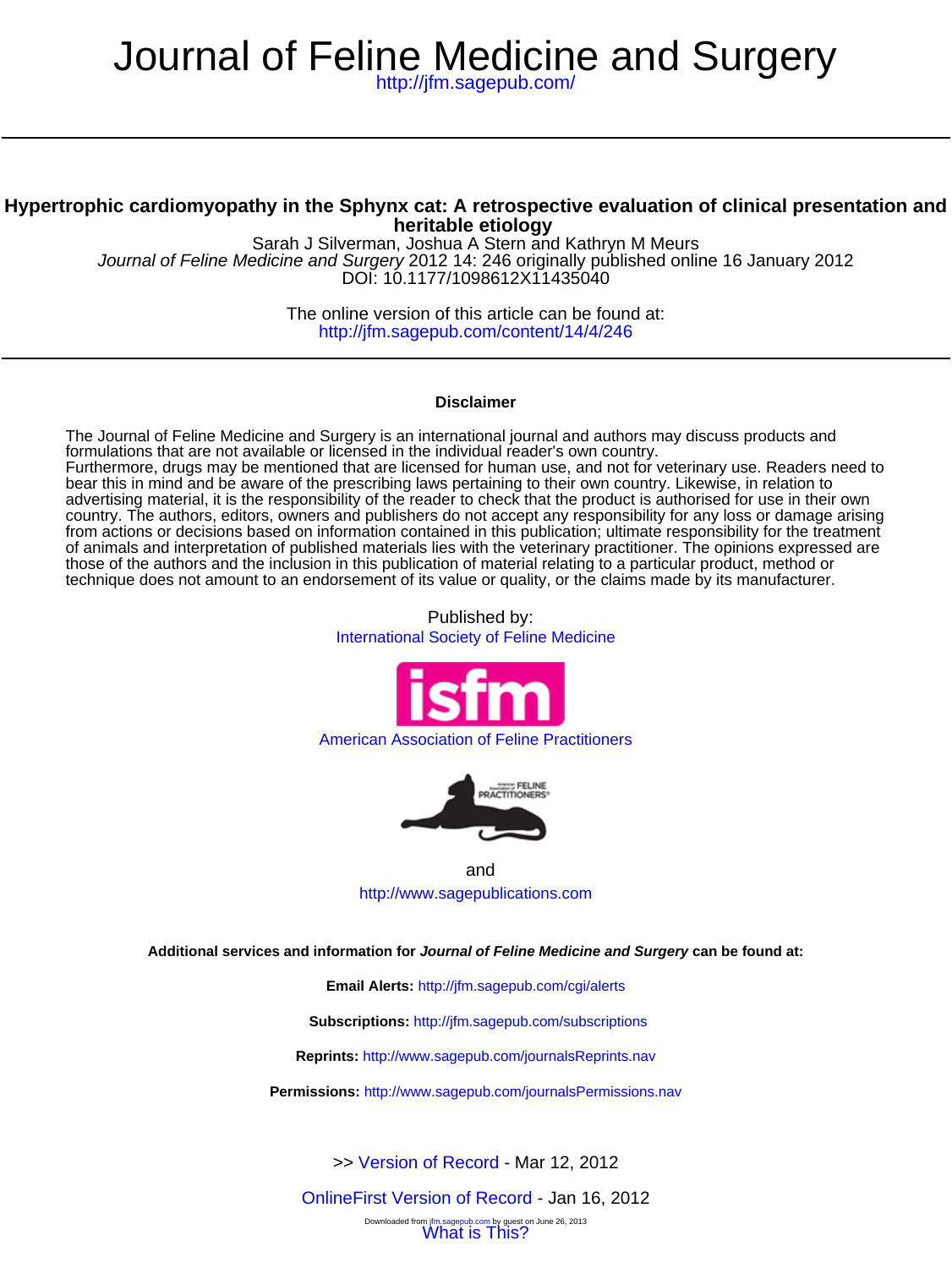



# **Hypertrophic cardiomyopathy in the Sphynx cat: A retrospective evaluation of clinical presentation and heritable etiology**

*Journal of Feline Medicine and Surgery* 14(4) 246–249 © ISFM and AAFP 2012 Reprints and permission: sagepub.co.uk/journalsPermissions.nav DOI: 10.1177/1098612X11435040 jfms.com



# **Sarah J Silverman\* , Joshua A Stern† and Kathryn M Meurs†**

# **Abstract**

Hypertrophic cardiomyopathy is an inherited disease in some feline breeds including the Maine Coon and Ragdoll. In these breeds, distinct causative genetic mutations have been identified. The two breeds appear to have slightly different clinical presentations, including age of diagnosis. The observation that these two breeds may have different clinical presentations, as well as different genetic mutations, suggests that hypertrophic cardiomyopathy is a diverse disease in the cat. Hypertrophic cardiomyopathy is poorly described in the Sphynx. The objective of this study was to phenotypically characterize Sphynx hypertrophic cardiomyopathy and to evaluate for a familial etiology. Records of 18 affected cats (11 female, seven male) were evaluated. Age of affected cats ranged from 0.5 to 7 years (median, 2 years). Four affected cats were from a single family and included an affected cat in each of four generations (three females, one male). Further studies are warranted to evaluate for a causative mutation and better classify the phenotypic expression.

**Accepted:** 12 December 2011

# **Introduction**

Hypertrophic cardiomyopathy is the most common form of heart disease in the cat.<sup>1,2</sup> It is an adult onset disease with a reported age of diagnosis of 5–6 years (range of 3 months to 17 years).<sup>2-4</sup> Although the disease is classically characterized by interventricular septal and/or left ventricular posterior wall hypertrophy, variations can be observed, including hypertrophy of the papillary muscles<sup>5-7</sup> and the presence of dynamic left ventricular outflow tract obstruction associated with systolic anterior motion of the mitral valve (SAM).8 These clinical variations could suggest the presence of multiple forms of hypertrophic cardiomyopathy in the cat.

Hypertrophic cardiomyopathy is an inherited disease in human beings and in some breeds of cats including the Maine Coon and Ragdoll.<sup>9-12</sup> An autosomal dominant pattern of inheritance is reported most commonly in both human beings and the Maine Coon.<sup>9,13</sup> In the Maine Coon and the Ragdoll breed, distinct genetic mutations for hypertrophic cardiomyopathy have been identified.<sup>12,14,15</sup> In both breeds, the genetic mutation has been identified in the cardiac myosin binding protein C gene but the unique nucleotide change and the location of the mutation within the gene appears to be breed specific. Additionally, the two breeds appear to have slightly

different clinical presentations, including age of diagnosis. Ragdoll cats have been reported to have a mean age of diagnosis as young as 15 months, while the Maine Coon has a mean age of diagnosis of 2.6 years, although large studies are lacking.10,11 The observation that these two breeds may have different ages of onset, as well as the fact that they have two different genetic mutations, may support the theory that hypertrophic cardiomyopathy is a diverse disease in the cat.16

The Sphynx breed has been reported to have a predisposition for development of hypertrophic cardiomyopathy that may suggest a heritable nature.<sup>17</sup> The Sphynx is

Department of Veterinary Clinical Sciences, College of Veterinary Medicine, Washington State University, USA \* Current address: University of California-Davis School of Veterinary Medicine, Davis, CA, USA †Current address: North Carolina State University College of Veterinary Medicine, Raleigh, NC, USA

#### **Corresponding author:**

Kathryn M Meurs DVM, PhD, Diplomate ACVIM (cardiology), North Carolina State University College of Veterinary Medicine, Raleigh, NC, USA Email: Kate\_meurs@ncsu.edu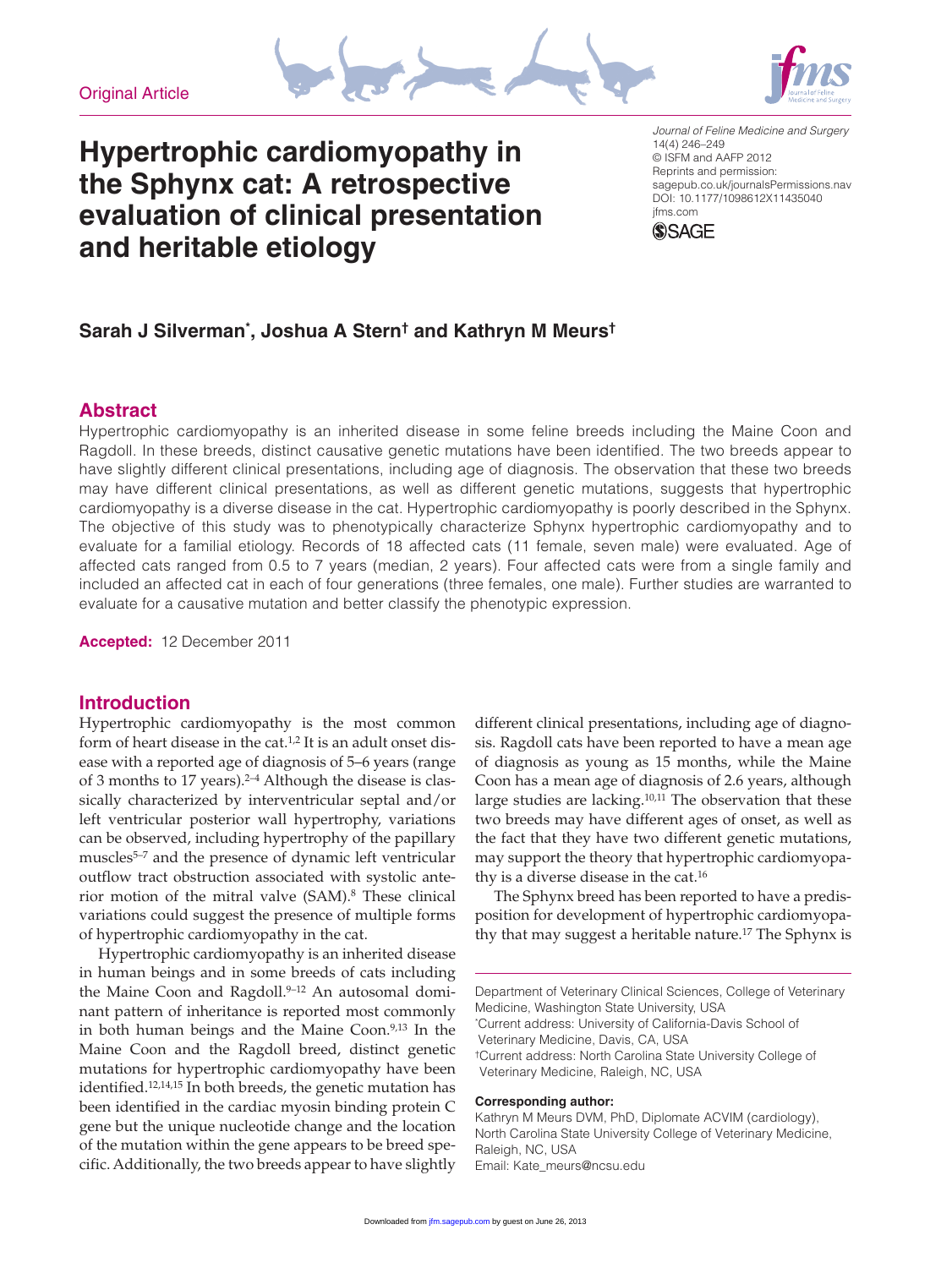

**Figure 1** Family of Sphynx cats with hypertrophic cardiomyopathy. Four affected cats were from the same family and an affected cat was observed in each of four generations. Two of the affected cats had one parent that had been documented as unaffected. The male proband (represented by square symbol with a line across) of this family died suddenly before 8 years of age but a necropsy was not performed and cause of death is unknown. Circles represent females, square represent males. Solid black symbols represent cats with hypertrophic cardiomyopathy; solid white symbols represent unaffected cats; symbols with a question mark represent cats that were not available for evaluation

a fairly new breed with most of the breed expansion occurring after the 1960s. The identification of hypertrophic cardiomyopathy in this breed is fairly recent and specific aspects of the disease in this breed are not well described.18 The objective of this study was to phenotypically characterize Sphynx hypertrophic cardiomyopathy and to evaluate for a possible familial etiology.

# **Materials and methods**

The records of Sphynx cats that had a minimum of a screening echocardiogram (ECG) at Washington State University College of Veterinary Medicine were evaluated, as well as the reported ECG examinations of Sphynx cats performed by an American College of Veterinary Internal Medicine (ACVIM) board-certified cardiologist that were provided by Sphynx owners for study. Three generation pedigrees were obtained when available.

#### *Phenotypic characterization*

Medical records were evaluated and information was retrieved including age, gender and standard ECG measurements including interventricular (IVS) and left ventricular posterior wall (LVPW) thicknesses at systole (IVSS, LVPWS) and diastole (IVSD, LVPWD) and the left atrial to aortic ratio by M-mode.19 When available, wall

thickness was taken as the average of three measurements; however, some examiners provided only a maximum measurement for the IVS and the LVPW. Cats were classified as affected as defined by an IVSD or LVPWD measurement greater than 6.0 mm. ECG examinations were further evaluated for the presence of systolic anterior motion of the mitral valve and/or papillary muscle hypertrophy.

#### *Familial evaluation*

Pedigrees were evaluated with respect to presence of clearly defined unaffected or affected cats. Unaffected status was defined by an IVSD and/or LVWD measurement <5.5 mm at 9 years of age. Affected status was defined as stated above. Cats with a LVPWD and/or IVSD measurements between 5.51 and 5.99 mm were considered equivocal and not included in pedigree analysis. Pedigrees were analyzed with Pedigree Viewer (http://www-personal.une.edu.au/~bkinghor/ pedigree.htm) to evaluate for a possible mode of inheritance.

#### **Results**

Eighteen cats met the criteria for affected. Eleven cats (seven intact, four spayed) were female and seven were male (four intact, three castrated). The age of the affected cats ranged from 0.5 to 7 years, with a median of 2 years.

ECG findings included a mean IVSD of 6.0 mm (range 3.9–8.0), a mean IVSS of 8.5 mm (6.7–10.5), a LVPWD of 6.6 mm (5.0–9.2) and a LVPWS of 9.0 mm (7.5–10.4). Four cats were considered affected based on an interventricular septum greater than 6.0 mm, eight cats based on a left ventricular posterior wall measurement greater than 6.0 mm and four cats based on hypertrophy of both walls. In two affected cats only, a value for the LVPWD (6.3 mm) or IVSD (6.0 mm) was recorded.

Eight cats had systolic anterior motion of the mitral valve and four were noted to have subjectively prominent papillary muscles. Two affected cats had notations of prominent moderator bands.

#### *Pedigree analysis*

Pedigrees were available on nine of the affected cats. Four affected cats were from the same family (Figure 1). The male proband of this family died suddenly before 8 years of age but a necropsy was not performed and cause of death is unknown. An affected cat was observed in each of four generations within this family and included three females and one male cat. Two of the affected cats had one parent that was classified as unaffected. With an affected cat in each generation, both males and female cats affected, and the presence of an unaffected parent in at least some cases, the inheritance is suggestive of an autosomal dominant mode of inheritance; however, this can not be conclusively determined at this time.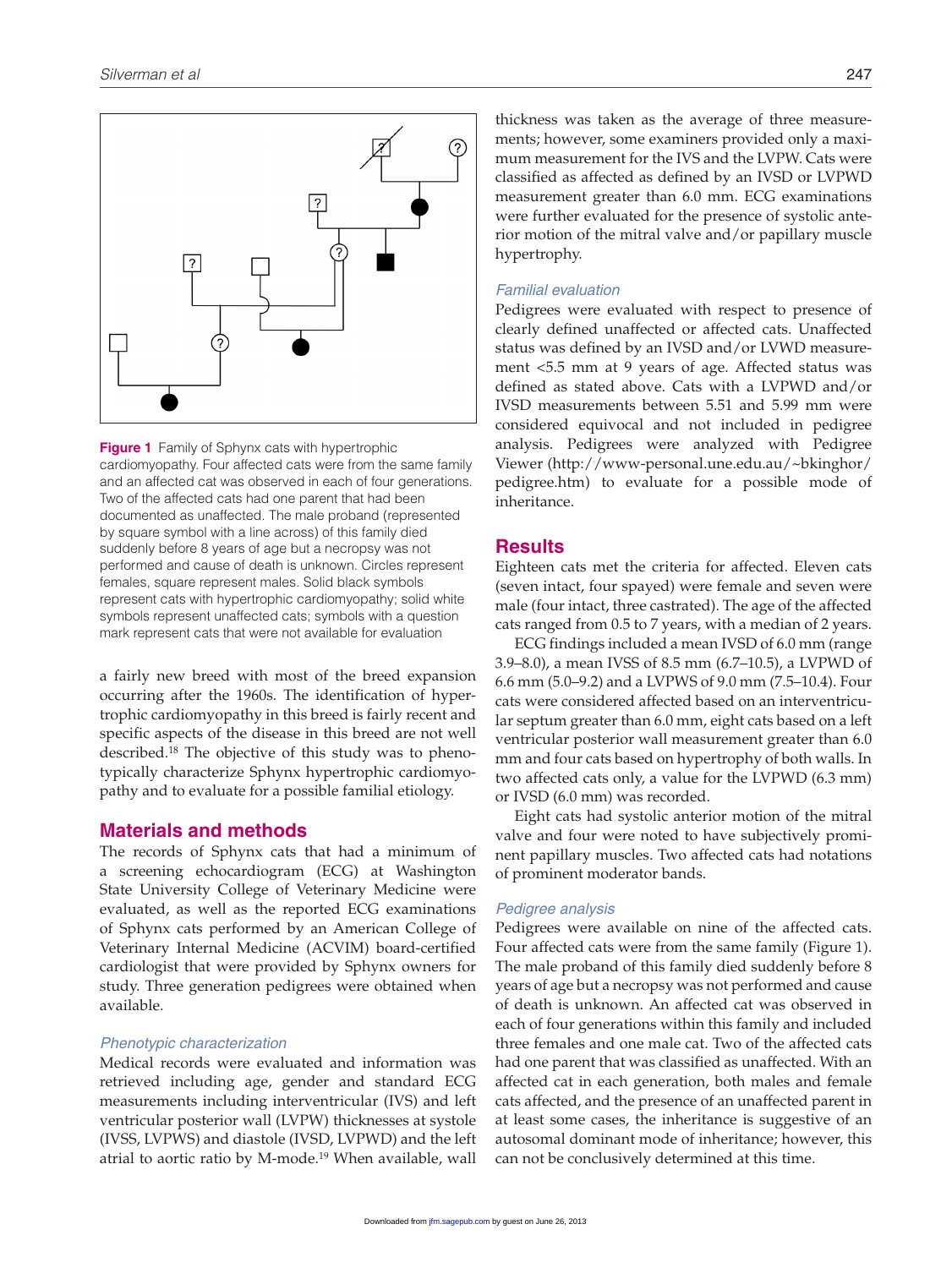### **Discussion**

Sphynx cats appear to have a form of hypertrophic cardiomyopathy similar to that described in other breeds with systolic anterior motion of the mitral valve and prominent papillary muscles. The disease appears to be a familial disease, at least in some cases, based on the presence of multiple affected cats within a family. Although the mode of inheritance is consistent with an autosomal dominant mode of inheritance as is observed in the Maine Coon cat and in human beings,  $9,13$  a prospective breeding study would be required to further classify the exact mode of inheritance. Further studies are warranted to investigate a causative mutation amongst the affected population, as previous studies involving affected Sphynx cats did not identify either the Maine Coon or Ragdoll mutation.15

Similar to the general population, the results of this study have shown that, at the time of diagnosis, the severity of hypertrophic cardiomyopathy in Sphynx cats varies from mild to severe. Sphynx cats in this study, however, were diagnosed with hypertrophic cardiomyopathy at a younger age than what has been previously reported for the general feline population with a median age at the time of diagnosis of 2.0 years, compared with 5–6 years.2,3

The retrospective nature of this study resulted in some limitations, but still provides useful information regarding hypertrophic cardiomyopathy in Sphynx cats. Despite using measurements from accepted ECG views, examinations were performed by several ACVIM board-certified cardiologists making it difficult to standardize subjective findings. Many of the included cats were found during breeder evaluations and it is possible that the age of onset may be biased by early screening. Breeders typically evaluate asymptomatic cats regularly; the general pet-owning population will not typically request an ECG for their cat unless advised by a veterinarian because clinical signs are seen or a murmur is ausculted. An additional limitation is that only initial ECG examinations were evaluated and follow-up examinations may have shown further changes in the measurements of affected cats, as well as shown any progression of equivocal or normal cats to affected which could help clarify the mode of inheritance. For that reason, any equivocal cats were excluded from the pedigree evaluation and cats were not classified as unaffected until they were at least 9 years of age  $-2$  years older than the oldest affected cat in our study. Finally, pedigrees were not available for every cat included and, consequently, there were sires and dams whose ECG status was not known.

Hypertrophic cardiomyopathy appears to be a familial disease in the Sphynx cat. The age of onset in this breed may be younger than that seen in the general cat population. This observation, as well as the previously

noted finding that Sphynx cats with hypertrophic cardiomyopathy do not have the Maine Coon or Ragdoll mutation,15 supports the consideration of Sphynx hypertrophic cardiomyopathy as a unique form of this disease. Further studies are warranted to evaluate for a causative mutation and better classify the phenotypic expression.

**Funding** This research received no specific grant from any funding agency in the public, commercial, or not-for-profit sectors.

**Conflict of interest** The authors do not have any potential conflicts of interest to declare.

#### **References**

- 1 Riesen SC, Kovacevic A, Lombard CW and Amberger C. **Prevalence of heart disease in symptomatic cats: an overview from 1998 to 2005**. *Schweiz Arch Tierheilkd* 2007; 149: 65–71.
- 2 Ferasin L, Sturgess CP, Cannon MJ, et al. **Familial idiopathic cardiomyopathy: a retrospective study of 106 cats (1994– 2001)**. *J Feline Med Surg* 2003; 5: 151–159.
- 3 Rush JE, Freeman LM, Fenollosa NK and Brown DJ. **Population and survival characteristics of cats with hypertrophic cardiomyopathy: 260 cases (1990–1999)**. *J Am Vet Med Assoc* 2002; 220: 202–207.
- 4 Atkins CE, Gallo AM, Kurzman ID and Cowen P. **Risk factors, clinical signs, and survival in cats with a clinical diagnosis of idiopathic hypertrophic cardiomyopathy: 74 cases (1985–1989)**. *J Am Vet Med Assoc* 1992; 201: 613–618.
- 5 Liu SK, Roberts WC and Maron BJ. **Comparison of morphologic findings in spontaneously occurring hypertrophic cardiomyopathy in humans, cats and dogs**. *Am J Cardiology* 1993; 72: 944–951.
- 6 Van Vleet JF, Ferrans VJ and Weirich WE. **Pathologic alterations in hypertrophic and congestive cardiomyopathy of cats**. *Am J Vet Res* 1980; 41: 2037–2048.
- 7 Adin DB and Diley-Poston L. **Papillary muscle measurements in cats with normal echocardiographs and cats with concentric left ventricular hypertrophy**. *J Vet Intern Med* 2007; 21: 737–741.
- 8 Fox PR, Liu SK and Maron BJ. **Echocardiographic assessment of spontaneously occurring feline hypertrophic cardiomyopathy; an animal model of human disease**. *Circulation* 1995; 92: 2645–2651.
- 9 Kittleson MD, Meurs KM, Munro MJ, et al. **Familial hypertrophic cardiomyopathy in Maine Coon cats: an animal model of human disease**. *Circulation* 1999; 99: 3172–3180.
- 10 Lefbom BK, Rosenthal S, Tyrell W, et al. **Severe hypertrophic cardiomyopathy in 10 young Ragdoll cats**. *J Vet Intern Med* 2001; 15: 308.
- 11 Sampedrano CC, Chetboul V, Mary J, et al. **Prospective echocardiographic and tissue Doppler imaging screening of a population of Maine Coon cats tested for the A31P mutation in the myosin binding protein C gene: a specific analysis of the heterozygous state**. *J Vet Intern Med* 2009; 23: 91–99.
- 12 Meurs KM, Sanchez X, David RM, et al. **Identification of a missense mutation in the cardiac myosin binding**